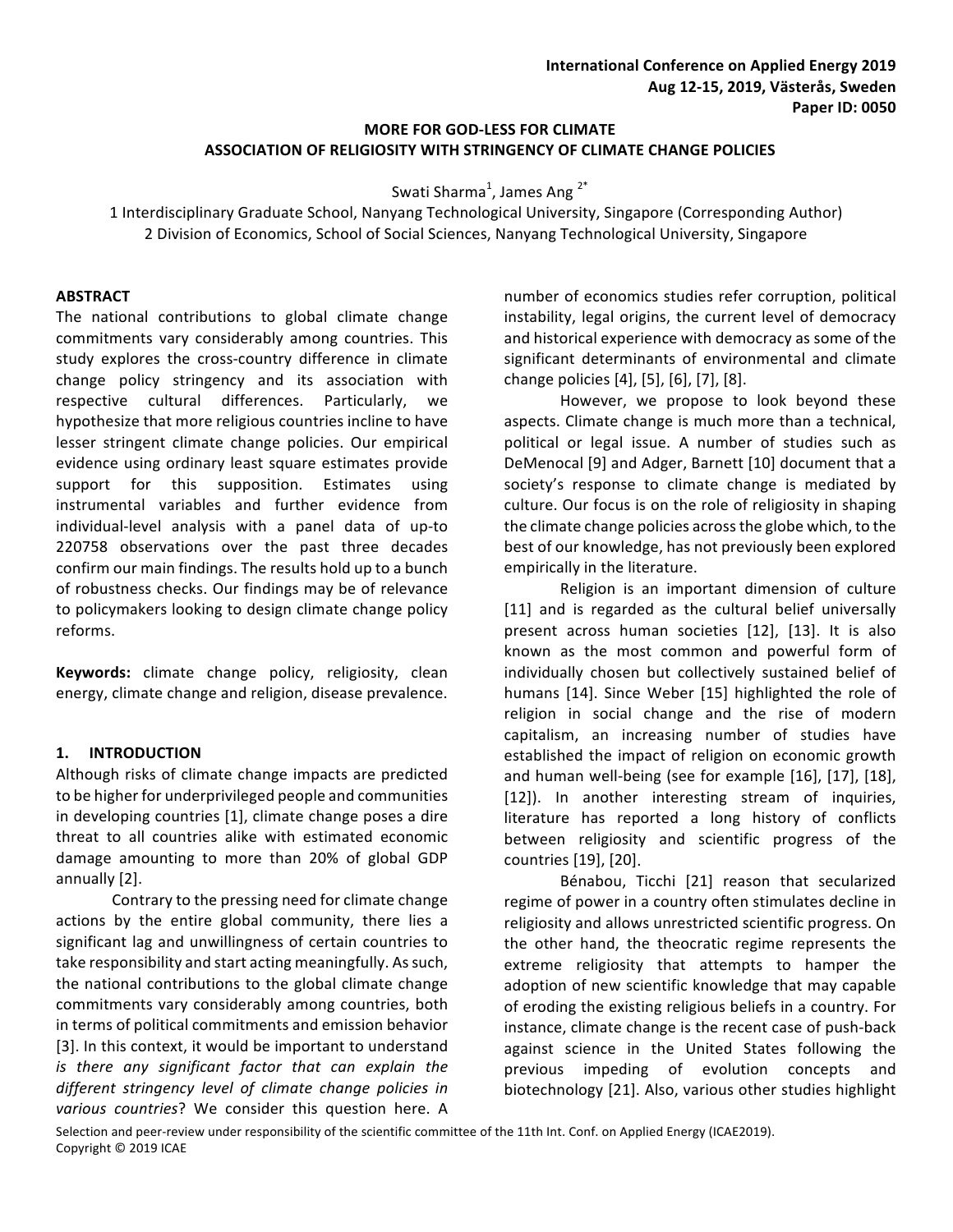that the religious affiliation of legislators impacts their support for national and foreign policies [22], [23]. Confirming such findings in the context of climate change regulations, Newman, Guth [24] establishes that the religious beliefs of the US house representatives impact their support for environmental policies and that ultimately influences congressional action on the environmental policy.

We draw on the literature discussed above to derive on our main hypothesis. We posit that a country's ability to adopt stringent climate change policies is influenced by the degree of religiosity in that country. To understand this impact, assume a country with a higher percentage of the religious population. This religious population believes in a literal rendition of religious doctrines leading to a stronger belief in the supreme power of God, its competence to controls the fate of humans and earth and general distrust in scientific authority. In this religious setting, climate science which is a new scientific knowledge conveying important findings of climate change and essential human actions for its mitigation are likely to be seen as a contradiction of religious doctrines.

Such people may see climate change and environmental concern as rival religion that challenges God's world sustaining prudence and humanity's Godgiven dominance over nature. Such matters are also often viewed by the public as a notion that harms the poor by lessening fossil fuel-development prospects. Thus, religious people are likely to show no to low support for environmental and climate change policies and resistance to public spending on environmental conservation efforts. Ultimately, as political decisions reflect the attitude of the general public, we expect a highly religious country to have lesser stringent climate change policies.

Using a cross-section of up to 63 countries, our ordinary-least square estimates provide support for this hypothesis. In particular, we find strong evidence that variations in the stringency of climate change policies are negatively influenced by religiosity. Potential endogeneity is dealt with using historical disease prevalence as the instrument for religiosity. Additional evidence using IV-2sls estimates confirm our baseline findings. Moreover, individual-level analysis with a panel data of up-to 220758 observations over the past three decades is consistent to main results. Our result holds for a bunch of robustness checks including the indirect effect of environmental perception, other potential determinants of climate change policymaking, updated

CLIMI, alternative index to measure climate change stringency, and alternative proxies to measure religiosity. Our findings may have policy implications. Policymakers may want to take into the cultural constraints as explained by this study while designing the climate change policy reforms.

#### **2. EMPIRICAL APPROACH AND DATA**

#### *2.1 Estimating Equation*

The following model is regressed to understand how a climate change policy is related to the impact of religiosity: 

$$
CLIMI_i = \alpha + \beta \text{ Religiosity}_i + \gamma' CV_i + \epsilon_i
$$
\n(1)

where  $CLIMI_i$  is the Climate Laws, Institutions and Measures Index of country  $i$  and Religiosity<sub>i</sub> is a measure of religiosity in country i.  $CV_i$  is a set of control variables included to account for the influence of geographic factors and  $\epsilon_i$  is an unobserved error term.

### 2.2 Endogeneity issue and instrument variable strategy

The correlation estimates established with equation (1) may subject to endogeneity bias arising from reverse causality, measurement error or omitted variable. We thus use the instrumental variable approach with historical disease prevalence used as the instrument. Under the identifying restriction assumption that disease prevalence does not affect climate change policies directly other than through influencing religiosity, this exclusion restriction, we believe is an apt strategy for addressing the issue of reverse causality and omitted variable bias.

Our rationale for using disease prevalence index rests on the idea that a large exposure to parasite stress increases the degree of religiosity. Consider a primeval society faced with the real menace of infectious and lifethreatening diseases such as plague, dysentery and tuberculosis. With open sewers, no running water and proper knowledge of hygiene, it is likely that this sort of society would consider diseases a punishment from God, having devilish sources and caused by hidden sins of the past. Behaving in a moral way and seek the forgiveness of the High God are some of the apparent cures. Thus, it is probable that such a society will focus to construct impressive religious structures in order to facilitate the adoption of religious values. A similar approach is verified by a number of existing studies such as Fincher and Thornhill [25].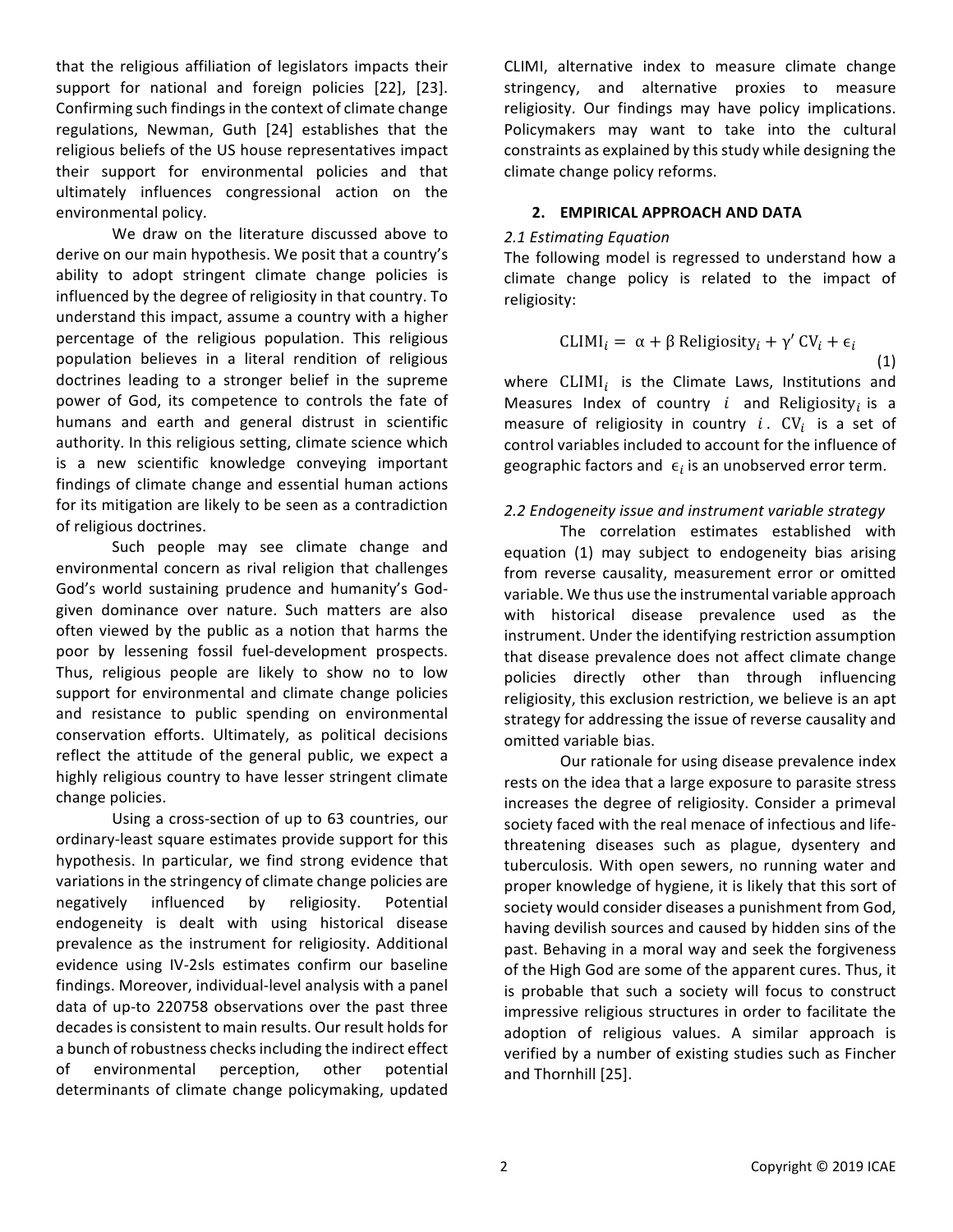## *2.3 Construction of variables and data sources*  Measuring the extent of religiosity

For measuring religiosity, we follow an approach similar to that of  $[26]$  and focus on measuring five important aspects of people's religious orientation: (i) believe in God, (ii) religious attendance, (iii) regard themselves as religious person, (iv) importance of God, (v) importance of religion. Data are taken from the World Value Surveys (WVS) and use all available survey waves (1981-1984, 1989-1993, 1994-1998, 1999-2004, 2005- 2009 and 2010-2014) which provide public opinion responses for a maximum of 99 countries. In particular, respondents answer to the following questions respectively: "do you believe in God?", "how often do you attend religious services?", "independently of whether you attend religious services or not, would you say you are: a religious person?", "how important is God in your life?" and "how important is religion in your life?". We first take a simple average of each religiosity aspects across individuals to represent the mean level of religiosity in a country on each of these aspects. Then, we construct the first principal component and use it as a composite index representing the overall level of religiosity in a country. Figure 1 shows the spatial distribution of religiosity in our sample.

## The Climate Laws, Institutions and Measures Index (CLIMI)

For measuring the country's policy response to climate change risk, we use Steves et al. (2011)'s the Climate Laws, Institutions and Measures Index (CLIMI). CLIMI is a composite index that focuses on policy inputs such as climate laws, institutions and measures and does not take into account the policy outcomes (e.g. emissions). CLIMI thus ensures to measure a country's commitment to reduce emissions through climate change mitigation policies and their preparedness to reduce future emissions by building institutional capacity. CLIMI varies between 0 and 1, where higher values correspond to stricter climate change policies.

### Instrument and other variables

We focus to measure the extent of disease prevalence during the pre-industrial period by using disease prevalence index of Murray and Schaller (2010)'s. We control for geographic heterogeneity among countries by controlling for latitude, terrain roughness, mean precipitation, mean elevation, the average distance from the coast or river, and a dummy for landlocked and island countries. Also, for controlling for continent fixed effects, we include continent dummies in our regression equation.



Figure 1: Spatial distribution of religiosity across the globe

#### **3 RESULTS AND DISCUSSION**

#### *3.1 Main Findings*

Table 1 reports the OLS estimates, it shows that the stringency of climate change policies varies negatively with religion: higher religiosity impedes stringency of climate change policies. This relationship is statistically significant at the 1% level even after controlling for geographical influences and continent fixed effects.

Column 1 to column 5 report univariate relationship between each aspect of religiosity and CLIMI. The first principal component is used in column 6 to represent religiosity. Standardized coefficient of all five aspects of religiosity and the first principal component is significant at the 1% level. One unit increase in religiosity decreases the CLIMI by more than 50%. We add geographic controls in column 6 and also control for continent fixed effects in column 7. Standardized coefficient of religiosity remains highly significant, effect size reduces marginally though.

Religiosity is able to explain around one-fourth of the variations of the dependent variable in our sample, the number goes up to 50% once geographic controls and continent fixed effects are included in the estimation equation. Figure 2 shows the partial regression line for the effect of religiosity on climate change policies while controlling for the influence of geographic factors and continent fixed effects. Noticeably, the partial regression line shows that the strength of religiosity is a robust predictor of climate change policy stringency. Therefore, result estimates in this section lend initial support to our hypothesis.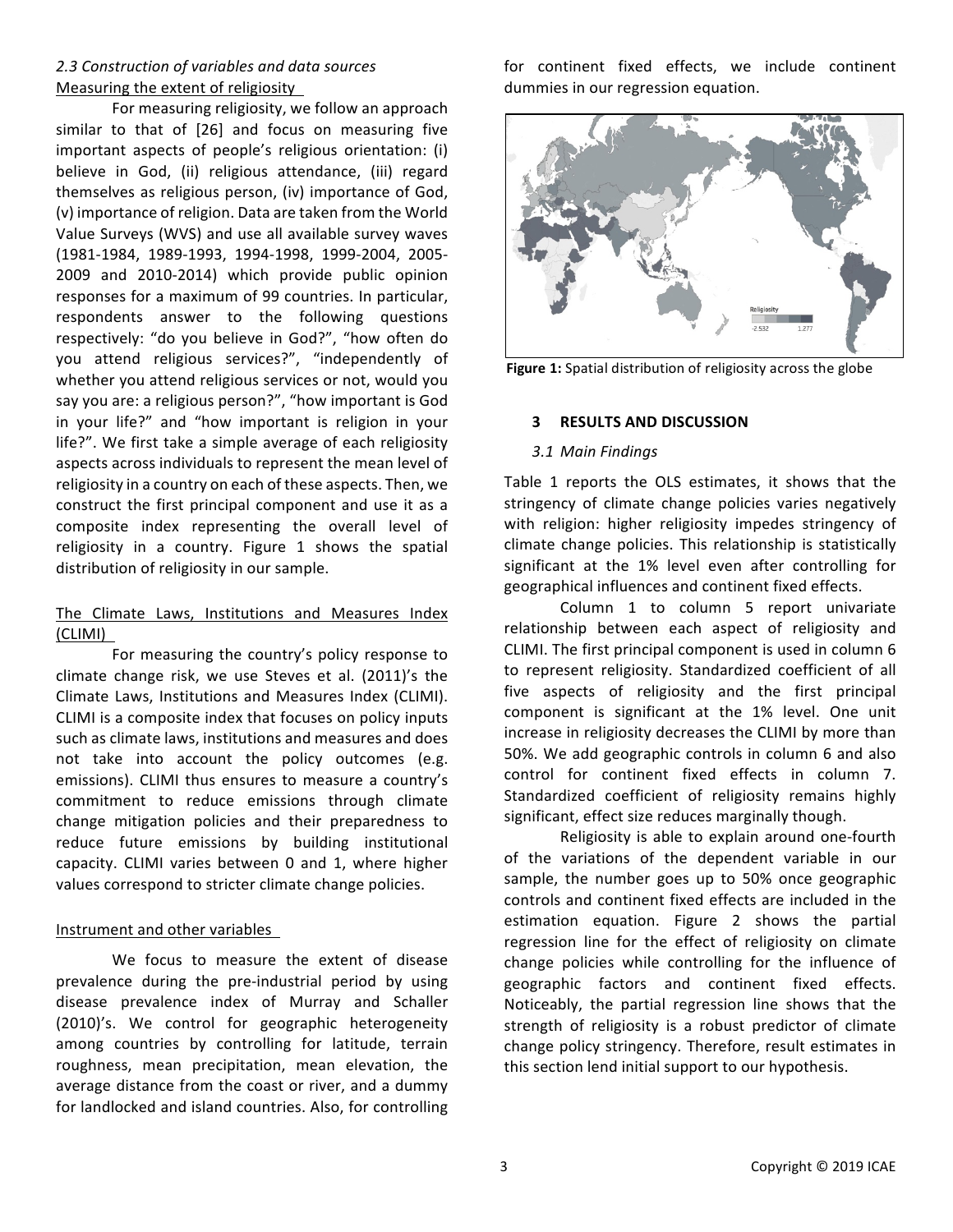#### **Table 1: Religiosity and climate change policies: OLS estimates**

|                                | (1)       | (2)       | (3)                               | (4)            | (5)       | (6)                             | (7)         | (8)       |
|--------------------------------|-----------|-----------|-----------------------------------|----------------|-----------|---------------------------------|-------------|-----------|
|                                |           |           | <b>Dependent Variable = CLIMI</b> |                |           |                                 |             |           |
| Religious Person               | $-0.42$   |           |                                   |                |           |                                 |             |           |
|                                | $(-4.44)$ |           |                                   |                |           |                                 |             |           |
| Belief in God                  |           | $-0.44$   |                                   |                |           |                                 |             |           |
|                                |           | $(-3.39)$ |                                   |                |           |                                 |             |           |
| Importance of God              |           |           | $-0.56$                           |                |           |                                 |             |           |
|                                |           |           | $(-5.67)$                         |                |           |                                 |             |           |
| <b>Religious Attendance</b>    |           |           |                                   | ***<br>$-0.35$ |           |                                 |             |           |
|                                |           |           |                                   | $(-3.37)$      |           |                                 |             |           |
| Importance of Religion         |           |           |                                   |                | $-0.54$   |                                 |             |           |
|                                |           |           |                                   |                | $(-5.68)$ |                                 |             |           |
| Religiosity (1st<br>Principal  |           |           |                                   |                |           | $\textbf{-0.51}^{\ast\ast\ast}$ | $-0.40$ *** | $-0.41$   |
| Component)                     |           |           |                                   |                |           | $(-4.92)$                       | $(-3.79)$   | $(-3.46)$ |
| Geographic Controls            | No        | No        | No                                | No             | No        | No                              | Yes         | Yes       |
| <b>Continent Fixed dummies</b> | No        | No        | No                                | No             | No        | No                              | No          | Yes       |
| R-squared                      | 0.18      | 0.20      | 0.32                              | 0.13           | 0.29      | 0.26                            | 0.45        | 0.50      |
| No. of observations            | 63        | 59        | 63                                | 63             | 63        | 63                              | 59          | 59        |

indicate significance at the 10%, 5% and 1% levels, respectively. The intercept estimates are not shown. Standard robust errors are used. t-statistics is reported in parentheses.  $^{*}$  p < 0.10,  $^{**}$  p < 0.05,  $^{***}$  p < 0.01

Furthermore, we repeat the regression by using IV-2sls with disease prevalence index as our instrument, with results estimates reported in table 2. Findings of table 1 are summarized again (unstandardized (b) coefficient) in panel A. Panel B reports the IV-2sls estimates and first-stage estimates are presented in panel C. The first-stage regression estimates show that the coefficient of disease prevalence is significant across all specifications at 1-5% level. The first stage F-statistic for the excluded instrument is noticeably higher than the rule of thumb value of 10 across all specifications, implying that the disease prevalence index is an appropriate instrument. IV estimates in panel B (column 1-3) show that the coefficient of religiosity is significant and larger than its counterpart in OLS estimates. We, thus, continue to use both OLS and IV-2sls as our preferred estimators. 

We then conduct a number of other diagnostic tests. First, we conduct the Kleibergen-Paap' under identification test. This under identification test is an LM test of whether the excluded instruments are "relevant" i.e. correlated with the endogenous regressor. We are able to reject the null hypothesis at a 1% significance level indicates that the model is identified.

We now move to check for weak identification using Kleibergen-Paap Wald rk F statistic, the null hypothesis of "weak identification" is that excluded instrument (diseases prevalence) is correlated with the endogenous regressor (religiosity), but only weakly. The test statistics are compared against the Stock-Yogo (2005) critical values, as follows: 16.38 (10% maximal IV size),  $8.96$  (15% maximal IV size) and  $6.66$  (20% maximal IV size). The test from column 1-3 suggests that the null hypothesis for weak identification is simply rejected upto 15% decision rule.

Next, we provide weak-instrument-robust inference using the Anderson-Rubin and the Stock-Wright Wald tests. These methods test the significance of the endogenous regressor in the structural equation. Both the tests are able to reject the null hypothesis at the 1% level of significance in all cases, thus providing evidence that our endogenous regressor is relevant.



Figure 2: Partial regression leverage plot: CLIMI and Religiosity. The specification includes geographical covariates and continent fixed effects. Each country is labeled with its 3-digit ISO code.

#### 3.2 *Testing for exclusion restriction credibility*

For being able to perform the over-identification tests, we include an additional instrument. The joint null hypothesis of the test is that the instruments are valid instruments (i.e. whether instruments are correlated with the error term) and that the excluded instruments are correctly excluded from the estimated equation. Accordingly, we use the historical presence of state religion as an additional instrument. Particularly, we use the presence of state religion in 1900 as an additional instrument with data from Barro and McCleary [11]. The measure is a binary variable, 1 representing the presence of religion and 0 otherwise.

We thus now use two instruments: disease prevalence and state religion with results estimates reported in column 4 and column 5 of Panel B, C and D in table 2. As is shown in post diagnostic tests in panel D, the null hypothesis for over-identification tests cannot be rejected at conventional levels of significance in either specification, providing partial evidence that the exogeneity condition for our instrument is satisfied.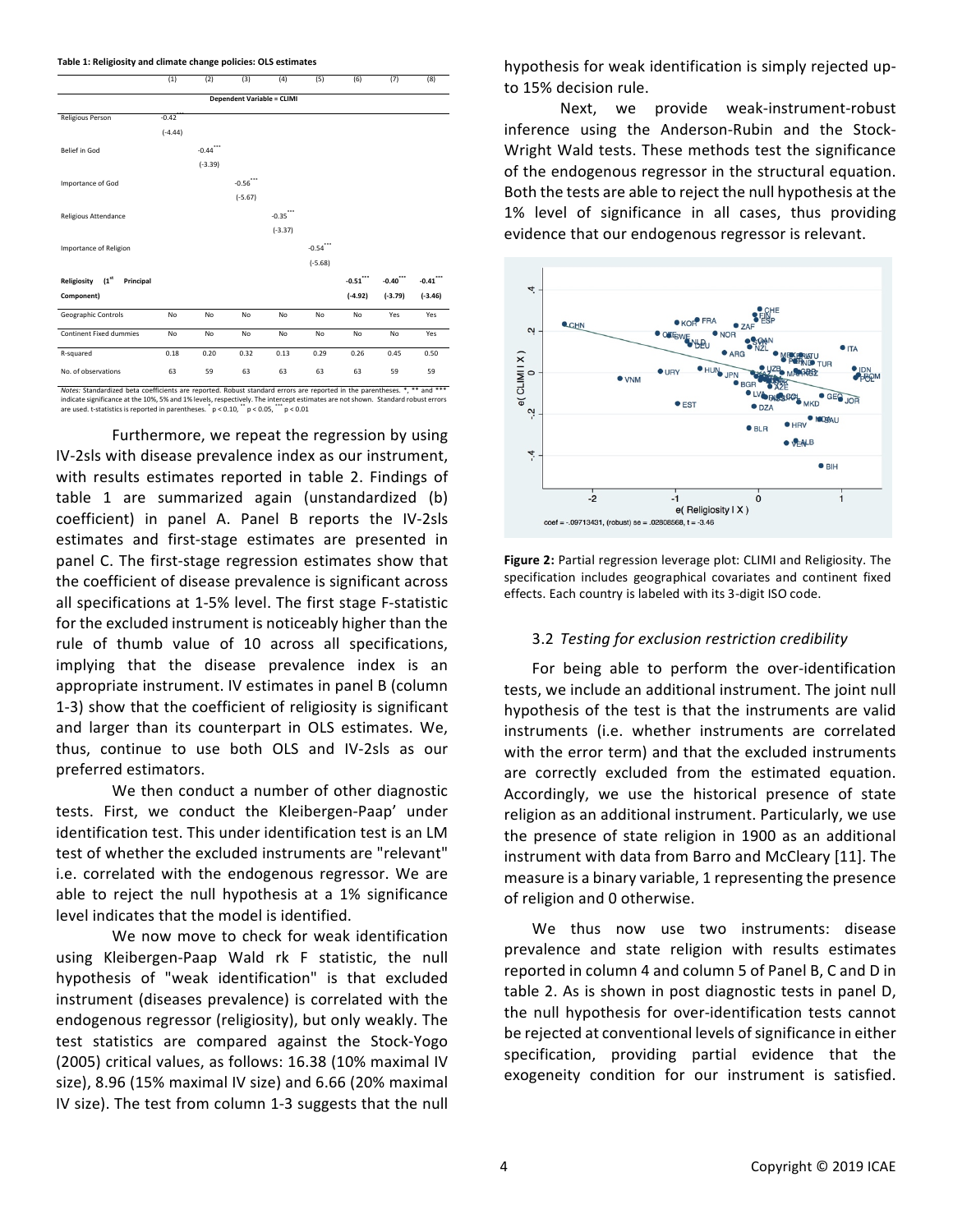Overall, the IV-2SLS estimations provide findings that are consistent with the previous OLS results.

#### 3.3 *Sensitivity and Robustness checks*

We now move to check the robustness and sensitivity of our baseline estimates by conducting a number of checks as mentioned below:

- Checking for the indirect effect of environmental perception
- Controlling for other potential determinants of climate change policy making
- The sensitivity of main findings to the updated CLIMI and climate change cooperation index
- Sensitivity to the use of alternative proxies to
- measure religiosity

Results estimates for all the robustness checks using OLS and IV-2sls regression estimates are shown in Panel I and Panel II of appendix table $^1$ . It is evident across all specifications and in both the results panels that some of these variables are significantly correlated with CLIMI.

Coefficient of religiosity, however, remains highly significant and the size of its coefficient also remains stable. Accounting for these factors, nonetheless, has no effect on our estimates of interest. Our hypothesis is thus again confirmed, religiosity encumbers stringency of climate change policies.

## **4. EVIDENCE FROM THE WORLD VALUES SURVEYS (WVS)**

In this part of the analysis, we provide additional evidence by investigating the association of climate change policy stringency and religiosity across individuals in the world.

For measuring religiosity, we follow the same approach as in country-level estimates. By using data from all available waves of the WVS, we measure five important aspects of people's religious orientation: (i) believe in God, (ii) religious attendance, (iii) regard themselves as religious person, (iv) importance of God, (v) importance of religion. We construct the first principal component of religiosity for each individual and use it as a composite index representing the overall level of religiosity for that individual.

As our dependent variable (stringency of climate change policies in a country) cannot be observed at the individual level. We thus rely on indicators which capture individuals' attitude towards climate change and the government's role in addressing this. Thus, the following

three indicators are used: (i) support for public good, (ii) low demand for long-term goods (government should reduce environmental pollution but it should not cost me any money) and (iii) affinity towards global efforts (need for international agreement for handling country's environmental problems). Tjernström and Tietenberg [27] use similar indicators.

|  |  |  | Table 2: Main Findings: OLS and IV regression |
|--|--|--|-----------------------------------------------|
|  |  |  |                                               |

|                                                   |                                      | <b>Panel A: OLS estimates</b>                        |           |                                                                  |           |  |  |
|---------------------------------------------------|--------------------------------------|------------------------------------------------------|-----------|------------------------------------------------------------------|-----------|--|--|
| Dependent Variable= CLIMI                         |                                      | (1)                                                  |           | (2)                                                              | (3)       |  |  |
| Religiosity (1 <sup>st</sup> principal component) | $-0.13$                              |                                                      | $-0.10$   | $-0.10$                                                          |           |  |  |
|                                                   |                                      |                                                      | $(-4.85)$ | $(-3.79)$                                                        | $(-3.46)$ |  |  |
| Geographic Controls                               |                                      |                                                      | No        | Yes                                                              | Yes       |  |  |
| <b>Continent Dummies</b>                          |                                      |                                                      | No        | No                                                               | Yes       |  |  |
| R-squared                                         |                                      |                                                      | 0.28      | 0.45                                                             | 0.50      |  |  |
| No. of observations                               |                                      |                                                      | 59        | 59                                                               | 59        |  |  |
|                                                   |                                      | Panel B: IV-2SLS estimates                           |           |                                                                  |           |  |  |
| Dependent Variable= CLIMI                         | Instrument= Disease Prevalence Index |                                                      |           | Instrument= Disease Prevalence Index + State<br>Religion in 1900 |           |  |  |
|                                                   | (1)                                  | (2)                                                  | (3)       | (4)                                                              | (5)       |  |  |
|                                                   | $-0.19$                              | $-0.23$                                              | $-0.32$   | $-0.19$                                                          | $-0.20$   |  |  |
| Religiosity (1st principal component)             | $(-4.08)$                            | $(-3.57)$                                            | $(-4.40)$ | $(-3.54)$                                                        | $(-2.36)$ |  |  |
| Geographic Controls                               | No                                   | Yes                                                  | Yes       | Yes                                                              | Yes       |  |  |
| <b>Continent Dummies</b>                          | No                                   | No                                                   | Yes       | No                                                               | Yes       |  |  |
| No. of observations                               | 58                                   | 58                                                   | 58        | 58                                                               | 58        |  |  |
|                                                   |                                      | Panel C: 1 <sup>st</sup> stage estimates for IV-2SLS |           |                                                                  |           |  |  |
|                                                   | 0.82                                 | 0.70                                                 | 0.57      | 0.53                                                             | 0.43      |  |  |
| <b>Disease Prevalence</b>                         | (5.57)                               | (4.80)                                               | (3.36)    | (3.01)                                                           | (2.01)    |  |  |
| <b>State Religion</b>                             |                                      |                                                      |           | 0.47                                                             | 0.50"     |  |  |
|                                                   |                                      |                                                      |           | (2.01)                                                           | (2.05)    |  |  |
| R-squared                                         | 0.36                                 | 0.48                                                 | 0.50      | 0.53                                                             | 0.57      |  |  |
|                                                   |                                      | <b>Panel D: Post Estimation Diagnostics</b>          |           |                                                                  |           |  |  |
|                                                   | 2.10                                 | 5.35                                                 | 4.76      | 3.48                                                             | 2.37      |  |  |
| <b>Endogeneity Test</b>                           | (0.14)                               | (0.02)                                               | (0.02)    | (0.06)                                                           | (0.12)    |  |  |
|                                                   | 31.04                                | 23.05                                                | 11.28     | 13.22                                                            | 6.55      |  |  |
| 1st stage F-Statistics for excluded instrument    | (0.00)                               | (0.00)                                               | (0.00)    | (0.00)                                                           | (0.00)    |  |  |
| Under identification test: Kleibergen-Paap rk LM  | 16.98                                | 15.99                                                | 8.46      | 19.49                                                            | 12.38     |  |  |
| statistic: Chi-sq                                 | (0.00)                               | (0.00)                                               | (0.00)    | (0.00)                                                           | (0.00)    |  |  |
| Weak identification test: Kleibergen-Paap Wald rk | 31.04                                | 23.05                                                | 11.29     | 13.22                                                            | 6.55      |  |  |
| F statistic                                       |                                      |                                                      |           |                                                                  |           |  |  |
| Anderson-Rubin Wald test (chi-square)             | 17.54                                | 20.04                                                | 9.06      | 8.96                                                             | 10.47     |  |  |
|                                                   | (0.00)                               | (0.00)                                               | (0.00)    | (0.00)                                                           | (0.00)    |  |  |
| Stock Wright LM S statistic (chi-square)          | 12.49                                | 14.87                                                | 9.88      | 14.98                                                            | 10.76     |  |  |
|                                                   | (0.00)                               | (0.00)                                               | (0.00)    | (0.00)                                                           | (0.00)    |  |  |
| OID (p-values)                                    |                                      |                                                      |           | 1.300                                                            | 2.091     |  |  |
|                                                   |                                      |                                                      |           | (0.25)                                                           | (0.15)    |  |  |

Notes: The table reports IV regression estimates where the unit of observation is a country. Robust standard errors are used, t-statistics are<br>reported in the parentheses. \*, \*\* and \*\*\* indicate significance at the 10%, 5%

We control for characteristics of an individual: age, gender, marital status, employment status, educational level and income. Geographic heterogeneity among countries is controlled by controlling for latitude, mean precipitation, mean elevation, the average distance from the coast or river, and a dummy for landlocked and island country. We control for continent specific effects by including continent dummies in our regression equation. Table 3 reports the results estimates using the OLS estimator. Consistent with our hypothesis, the individual level results indicate that religiosity employs a significant negative influence on climate change policy indicators. Overall, the additional individual-level results are consistent with our previous cross-country results, implying that the negative 

 $1$  Appendix is not provided with the draft paper submission. It is available however on request.